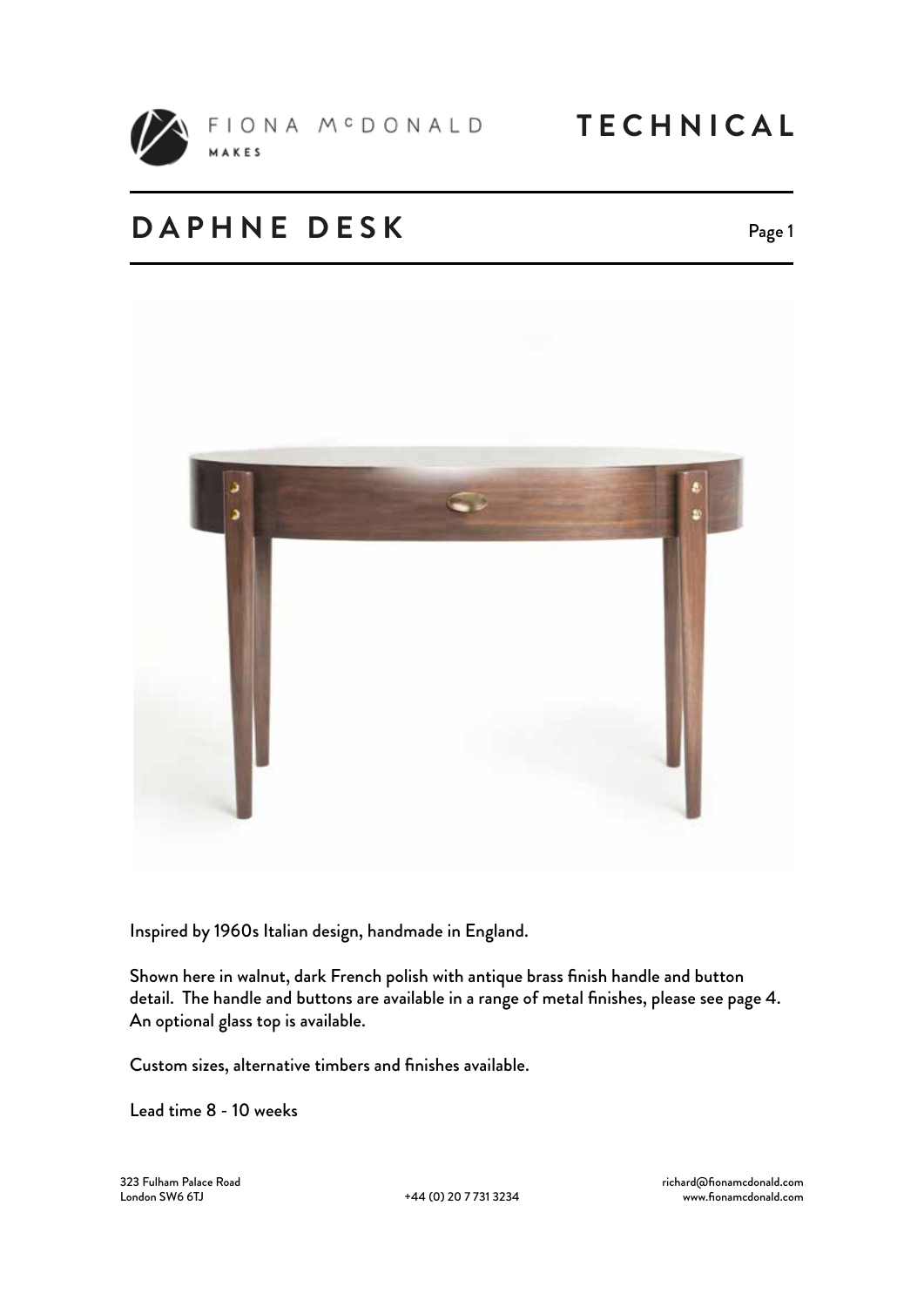

**TECHNICAL** 

# **DAPHNE DESK**





323 Fulham Palace Road

+44 (0) 20 7 731 3234

richard@fionamcdonald.com www.fionamcdonald.com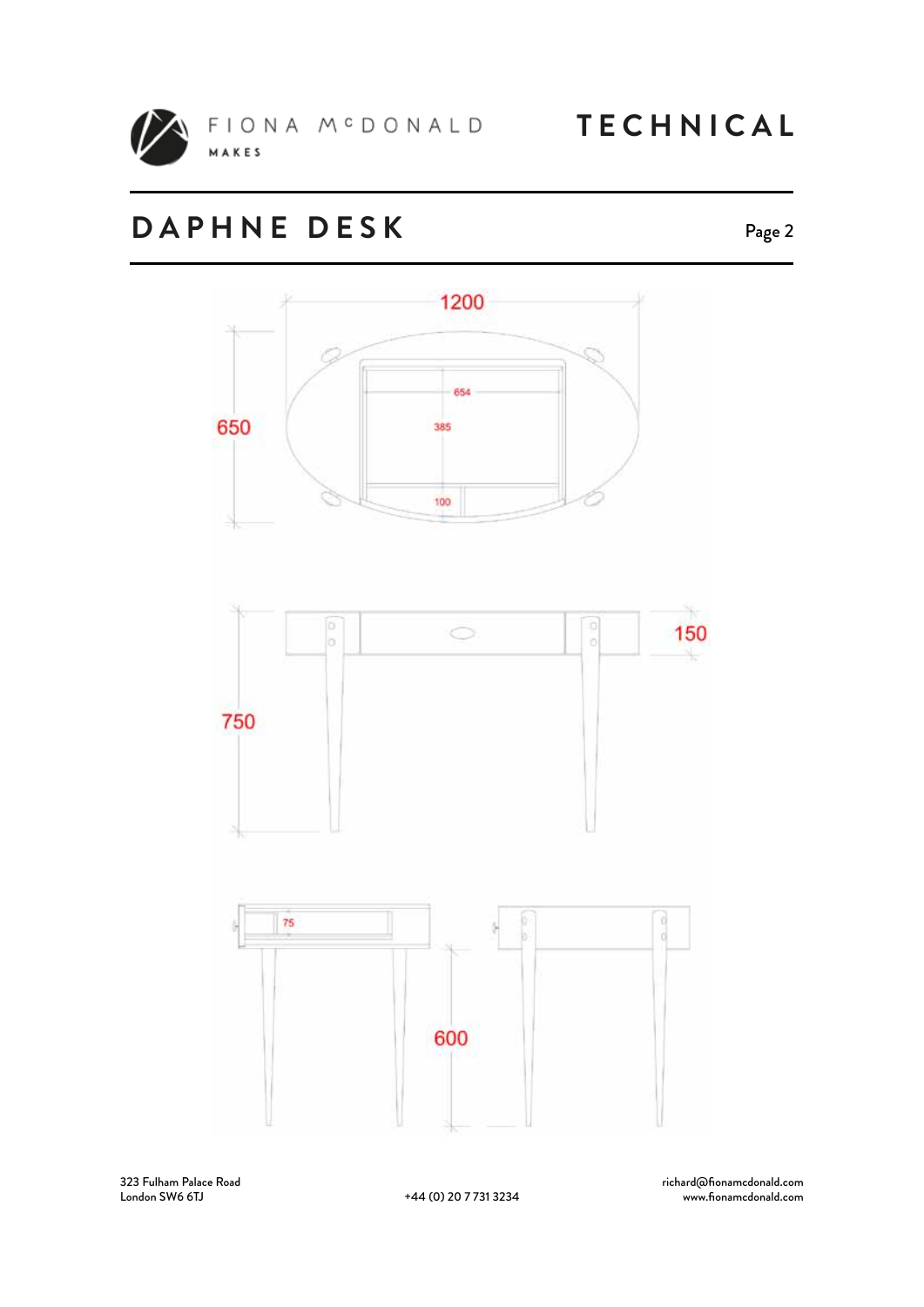

**TECHNICAL** 

# **DAPHNE DESK**

Page 3



Example of alternative sizes - mm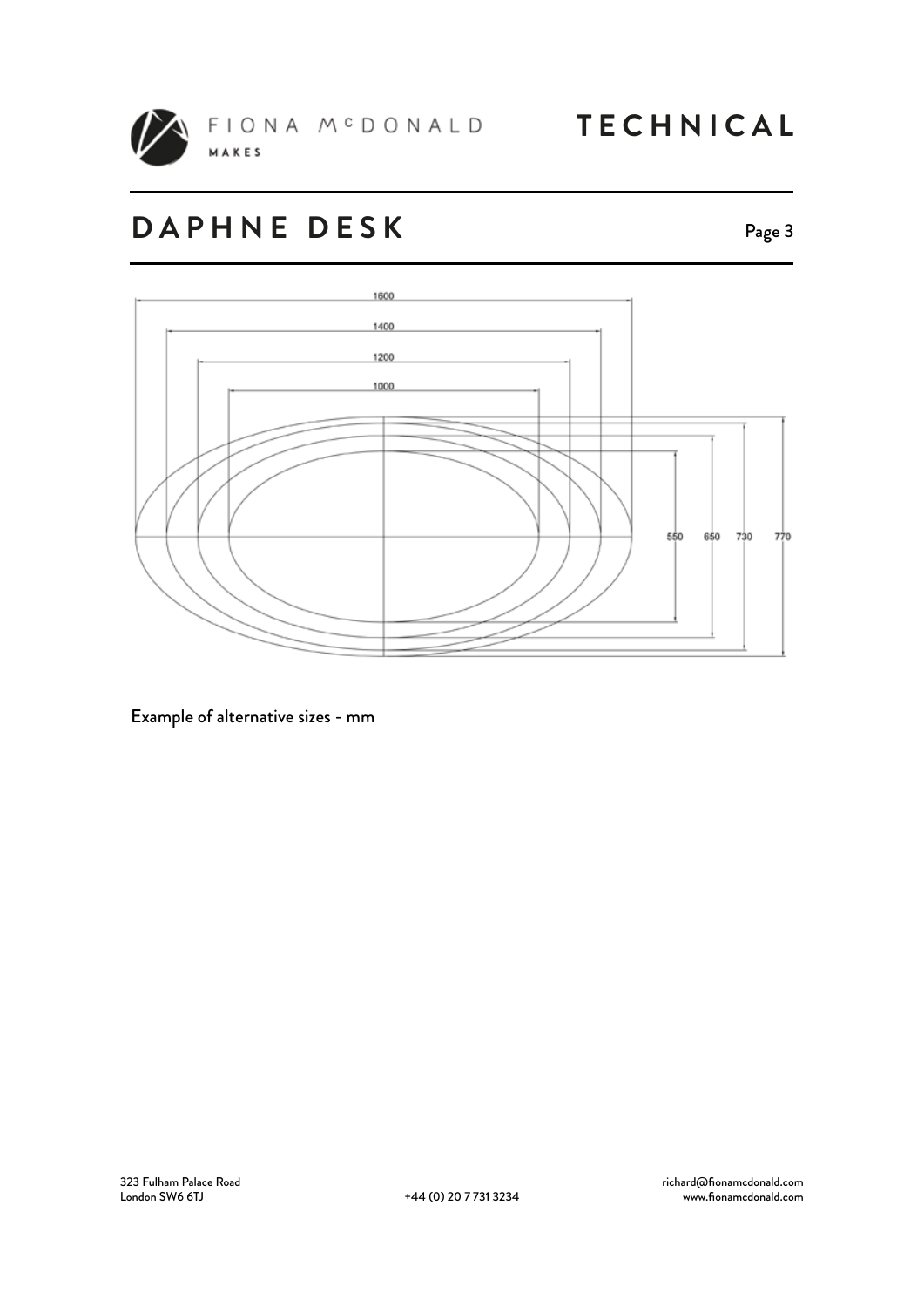

FIONA MCDONALD MAKES

### **DAPHNE DESK**

### Page 4



The handle and buttons are available in any of the above finishes.

Our range of metal finishes are individually hand applied and therefore can vary within an acceptable tolerance. Some finishes may naturally age over time. Please contact us at the shop for any questions.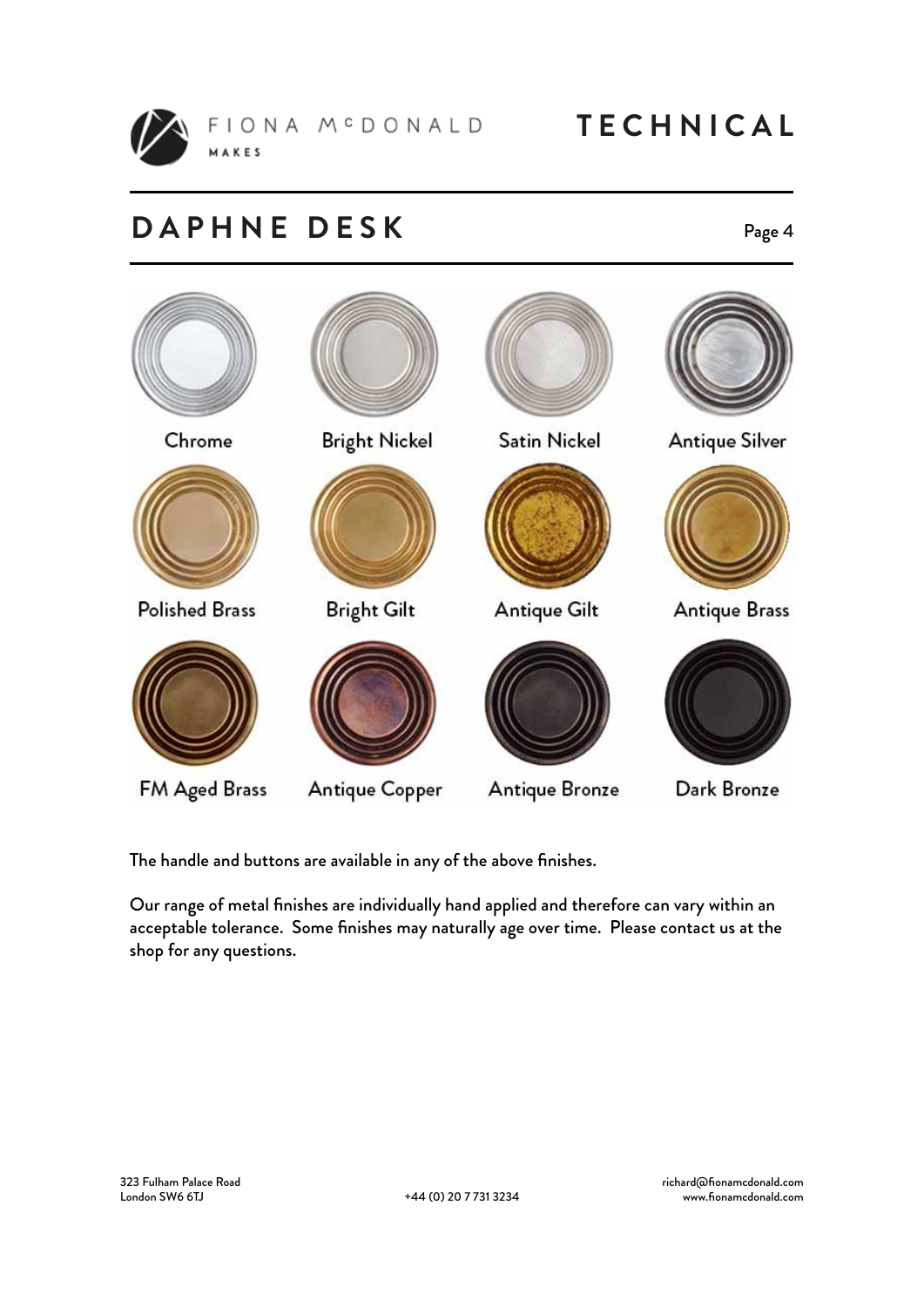

**TECHNICAL** 

### **DAPHNE DESK**

### Page 5



Standard timber finishes shown. Alternative timbers and finishes are available, please enquire for more details.

323 Fulham Palace Road

richard@fionamcdonald.com www.fionamcdonald.com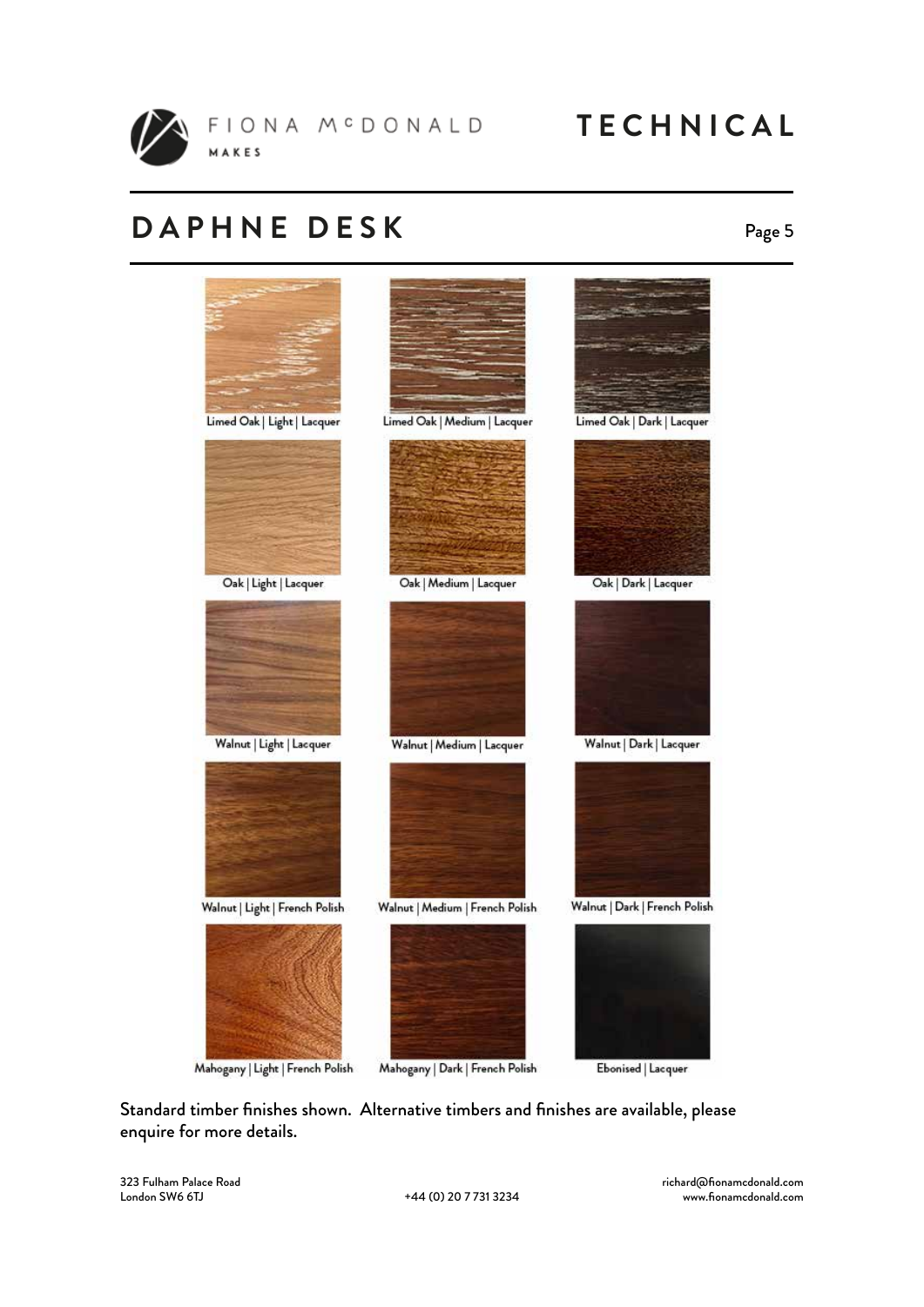

FIONA MCDONALD

### **CARE & MAINTENANCE**

Page 6

Please note that all the instructions below are suggested methods of care and maintenance. We are not responsible for any damage incurred whilst cleaning. Always try a cleaning method on a hidden area first.

### UNLACQUERED METAL FINISHES

For regular maintenance, dust lightly with a soft dry cloth. Most blemishes can be wiped off gently with a soft dampened cloth. Do not scrub with abrasive materials or use detergents, solvents or metal polishes.

In the case of bad soiling, a very mild soap solution can be used, but once the dirt has lifted, wipe off immediately. Care must be taken not to leave the surface wet for more than a few moment.

Clear wax can be used to leave a protective coat and add a little shine. The only products to use are pure, clear furniture waxes by quality brands or their aerosol equivalents. It is important not to use waxes with added cleaning agents or turpentine. The wax should be applied sparingly with a soft cloth and wiped off quickly before it dries. Application will be easier if the wax is warm.

#### PU LACQUER FINISHES

For regular maintenance, dust lightly with a soft cloth following the timber's grain. Most blemishes can be wiped off gently with a soft dampened cloth, again following the timber's grain. Do not rub with abrasive materials or use detergents or solvents.

Do not use furniture wax and/or spray polishes as these will affect the finish.

Anything with a rough or abrasive underside, for example cups or plates, will scratch the